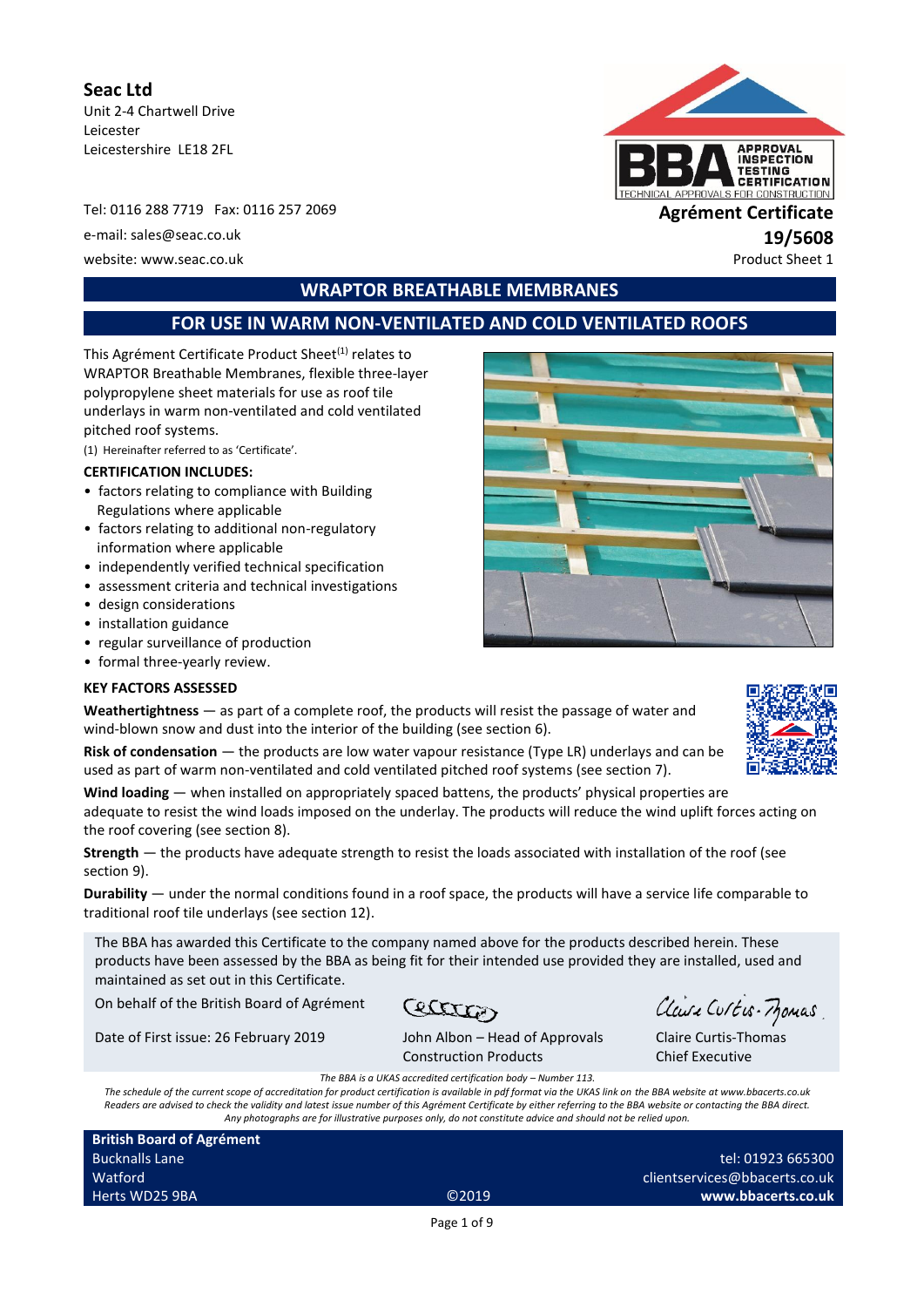# **Regulations**

In the opinion of the BBA, WRAPTOR Breathable Membranes for use in warm non-ventilated and cold ventilated roofs, if installed, used and maintained in accordance with this Certificate, can satisfy or contribute to satisfying the relevant requirements of the following Building Regulations (the presence of a UK map indicates that the subject is related to the Building Regulations in the region or regions of the UK depicted):

|                                                      |                         | The Building Regulations 2010 (England and Wales) (as amended)                                                                                                                                                                                                                                                       |
|------------------------------------------------------|-------------------------|----------------------------------------------------------------------------------------------------------------------------------------------------------------------------------------------------------------------------------------------------------------------------------------------------------------------|
| Requirement:<br>Comment:                             | C2(b)                   | <b>Resistance to moisture</b><br>The products will contribute to a roof satisfying this Requirement. See section 6.1 of this<br>Certificate.                                                                                                                                                                         |
| <b>Regulation:</b><br><b>Regulation:</b><br>Comment: | $\overline{ }$<br>7(1)  | Materials and workmanship (applicable to Wales only)<br>Materials and workmanship (applicable to England only)<br>The products are acceptable materials. See section 12 and the Installation part of this<br>Certificate.                                                                                            |
|                                                      |                         | The Building (Scotland) Regulations 2004 (as amended)                                                                                                                                                                                                                                                                |
| <b>Regulation:</b><br>Comment:                       | 8(1)                    | Durability, workmanship and fitness of materials<br>The products can contribute to a roof satisfying this Regulation. See section 12 and the<br>Installation part of this Certificate.                                                                                                                               |
| <b>Regulation:</b><br>Standard:<br>Comment:          | 9<br>3.10               | <b>Building standards applicable to construction</b><br>Precipitation<br>The products will contribute to a roof satisfying clauses 3.10.1 $(1)(2)$ and 3.10.8 $(1)(2)$ of this<br>Standard. See section 6.1 of this Certificate.                                                                                     |
| Standard:<br>Comment:                                | 7.1(a)                  | Statement of sustainability<br>The products can contribute to meeting the relevant requirements of Regulation 9,<br>Standards 1 to 6 and therefore will contribute to a construction meeting a bronze level<br>of sustainability as defined in this Standard.                                                        |
| <b>Regulation:</b><br>Comment:                       | 12                      | <b>Building standards applicable to conversions</b><br>All comments given for the products under Regulation 9, Standards 1 to 6 also apply to<br>this Regulation, with reference to clause 0.12.1 $(1)(2)$ and Schedule 6 $(1)(2)$ .<br>(1) Technical Handbook (Domestic).<br>(2) Technical Handbook (Non-Domestic). |
|                                                      |                         | The Building Regulations (Northern Ireland) 2012 (as amended)                                                                                                                                                                                                                                                        |
| <b>Regulation:</b><br>Comment:                       | 23(a)(i)<br>(iii)(b)(i) | <b>Fitness of materials and workmanship</b><br>The products are acceptable. See section 12 and the Installation part of this Certificate.                                                                                                                                                                            |
| <b>Regulation:</b><br>Comment:                       | 28(b)                   | <b>Resistance to moisture and weather</b><br>The products will contribute to a roof satisfying this Regulation. See section 6.1 of this<br>Certificate.                                                                                                                                                              |

# **Construction (Design and Management) Regulations 2015 Construction (Design and Management) Regulations (Northern Ireland) 2016**

Information in this Certificate may assist the client, designer (including Principal Designer) and contractor (including Principal Contractor) to address their obligations under these Regulations.

See section: 1 *Description* (1.1) of this Certificate.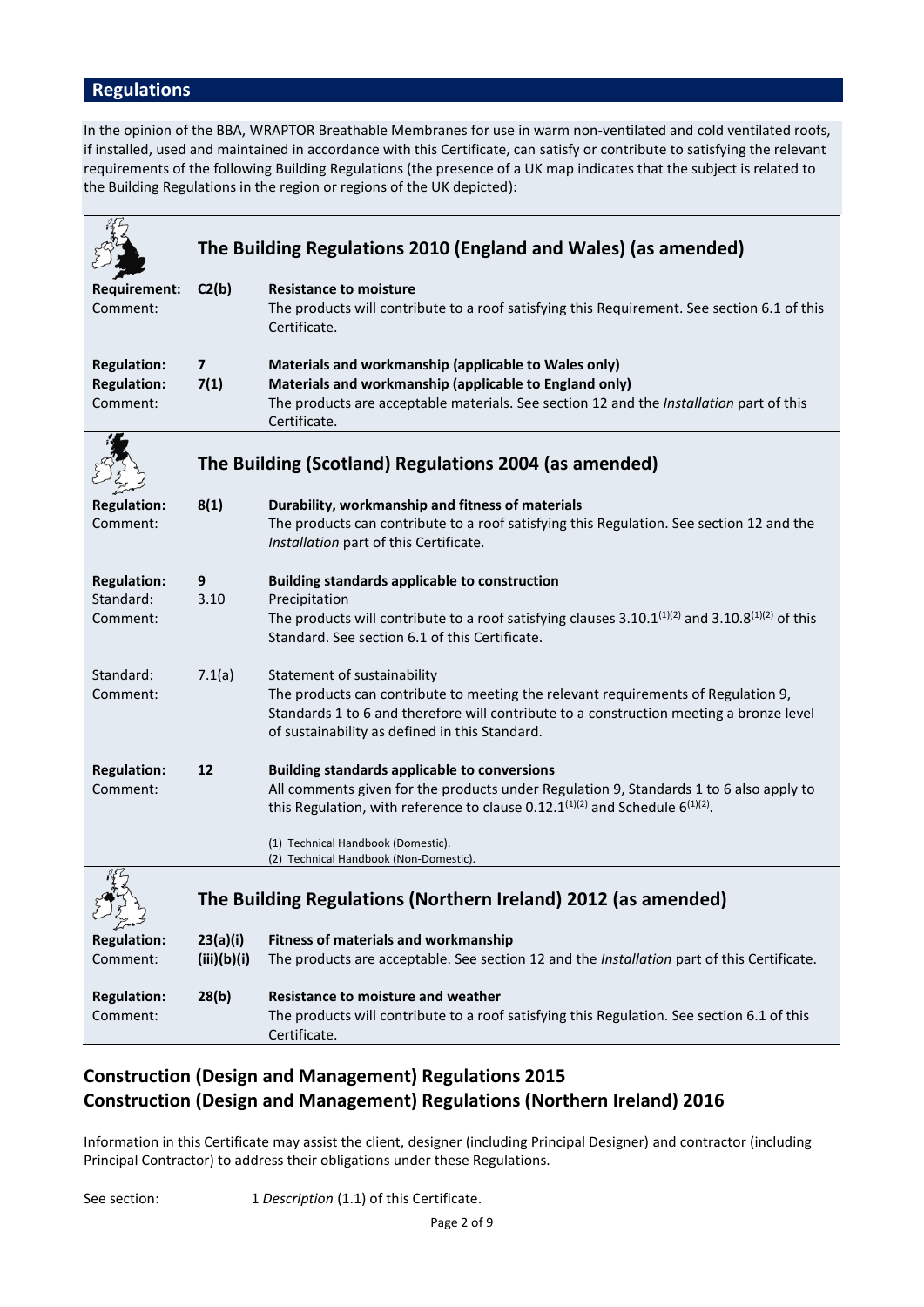# **Additional Information**

# **NHBC Standards 2019**

In the opinion of the BBA, WRAPTOR Breathable Membranes for use in warm non-ventilated and cold ventilated roofs, if installed, used and maintained in accordance with this Certificate, can satisfy or contribute to satisfying the relevant requirements in relation to *NHBC Standards*, Chapter 7.2 *Pitched roofs*.

# **CE marking**

The Certificate holder has taken the responsibility of CE marking the products in accordance with harmonised European Standard BS EN 13859-1 : 2014. An asterisk (\*) appearing in this Certificate indicates that data shown are given in the manufacturer's Declaration of Performance.

# **Technical Specification**

### **1 Description**

1.1 WRAPTOR Breathable Membranes for use in warm non-ventilated and cold ventilated roofs are three-layer polypropylene laminate composites, with the nominal characteristics given in Table 1.

| Table 1 Nominal characteristics                                                            |                |           |           |  |
|--------------------------------------------------------------------------------------------|----------------|-----------|-----------|--|
|                                                                                            | <b>WRAPTOR</b> |           |           |  |
| Characteristic (unit)                                                                      | 100            | 120       | 140       |  |
| Thickness (mm)                                                                             | 0.35           | 0.43      | 0.48      |  |
| Mass per unit area* $(g \cdot m^{-2})$                                                     | 100            | 120       | 140       |  |
| Roll length* (m)                                                                           | 50             | 50        | 50        |  |
| Roll width* (m)                                                                            | 1.5            | 1.5       | 1.5       |  |
| Colour                                                                                     |                |           |           |  |
| upper                                                                                      | grey           | brown     | blue      |  |
| lower                                                                                      | white          | white     | blue      |  |
| Tensile strength* (N per 50 mm)                                                            |                |           |           |  |
| longitudinal                                                                               | 150            | 180       | 200       |  |
| transverse                                                                                 | 100            | 120       | 150       |  |
| Elongation* (%)                                                                            |                |           |           |  |
| longitudinal                                                                               | $\geq 50$      | $\geq 50$ | >50       |  |
| transverse                                                                                 | >50            | >50       | $\geq 50$ |  |
|                                                                                            |                |           |           |  |
| Tear resistance* (N)                                                                       |                |           |           |  |
| longitudinal                                                                               | 70             | 95        | 105       |  |
| transverse                                                                                 | 80             | 115       | 120       |  |
| Resistance to air penetration $[m^3 \cdot m^{-2} \cdot h^{-1} \cdot (50 \text{ Pa})^{-1}]$ | 0.093          |           |           |  |
| Watertightness*                                                                            |                |           |           |  |
| unaged                                                                                     | W1             | W1        | W1        |  |
| aged $(1)$                                                                                 | W1             | W1        | W1        |  |
| Equivalent air layer thickness* $(S_d)$ (m)                                                | 0.02           | 0.05      | 0.02      |  |

(1) Aged in accordance with BS EN 13859-1 : 2014, Annex C.

1.2 The Certificate holder can provide details of a suitable tape for taping the overlaps.

# **2 Manufacture**

2.1 The membranes are manufactured by a thermal-bonding process in which a polyethylene breathable film is bonded together with two layers of non-woven membranes to form a flexible vapour permeable roof tile underlay.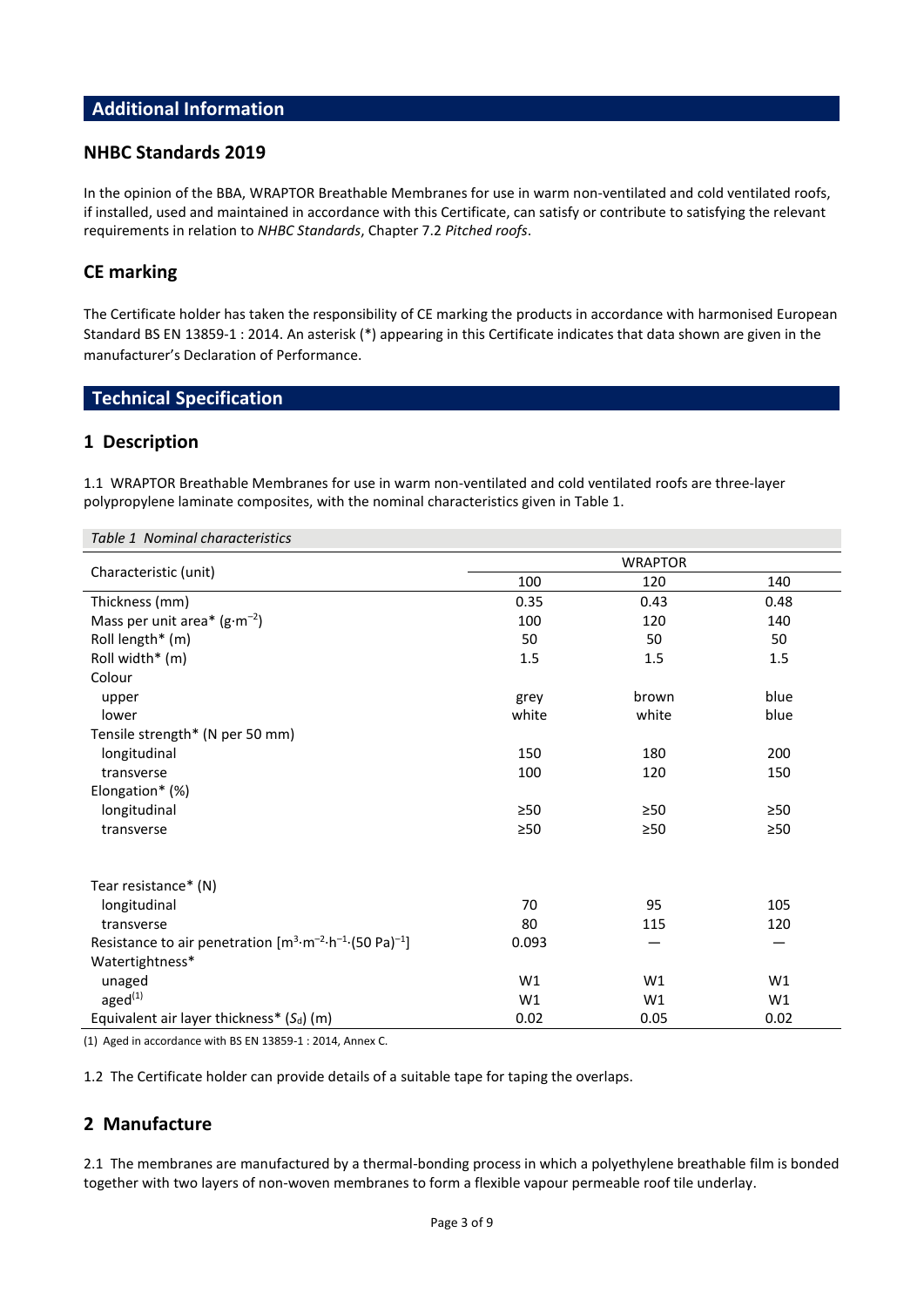2.2 As part of the assessment and ongoing surveillance of product quality, the BBA has:

- agreed with the manufacturer the quality control procedures and product testing to be undertaken
- assessed and agreed the quality control operated over batches of incoming materials
- monitored the production process and verified that it is in accordance with the documented process
- evaluated the process for management of nonconformities
- checked that equipment has been properly tested and calibrated
- undertaken to carry out the above measures on a regular basis through a surveillance process, to verify that the specifications and quality control being operated by the manufacturer are being maintained.

# **3 Delivery and site handling**

3.1 Rolls are delivered to site, individually wrapped in polythene that carries a label bearing the BBA logo incorporating the number of this Certificate.

3.2 The rolls should be stored flat or on end, on a clean, level surface, under cover and protected from sunlight.

### **Assessment and Technical Investigations**

The following is a summary of the assessment and technical investigations carried out on WRAPTOR Breathable Membranes for use in warm non-ventilated and cold ventilated roofs.

# **Design Considerations**

### **4 Use**

WRAPTOR Breathable Membranes for use in warm non-ventilated and cold ventilated roofs are satisfactory for use as fully supported or unsupported underlays in tiled and slated pitched roofs constructed in accordance with the relevant clauses of BS 5534 : 2014.

# **5 Practicability of installation**

The products are designed to be installed by competent slaters/tilers experienced with these types of products.

# **6 Weathertightness**



6.1 The products are classified as Class W1\* in accordance with BS EN 13859-1 : 2014 and will resist the passage of water and wind-blown snow and dust into the interior of a building under all conditions to be found in a roof constructed in accordance with the relevant clauses of BS 5534 : 2014.

6.2 The products resist the penetration of liquid water and consequently may be used as temporary waterproofing prior to the installation of slates or tiles. The period of such use should, however, be kept to a minimum. Further information is given in BBA Information Bulletin No 2 *Permeable Roof Tile Underlay — Guide to Good Site Practice.*

# **7 Risk of condensation**

7.1 For design purposes, the products' water vapour resistance may be taken as not more than 0.25 MN⋅s⋅g<sup>-1</sup>, and for roofs designed in accordance with BS 5534 : 2014 or BS 5250 : 2011 Annex H, they may be regarded as Type LR membranes.

7.2 In common with all roofs, care must be taken in the overall design and installation to minimise the risk of water vapour coming into contact with cold parts of the construction. Factors to be considered and minimised include: moisture diffusion through the ceiling, infiltration through unsealed openings/penetrations in the ceiling, and services evaporating or venting moisture into cold spaces.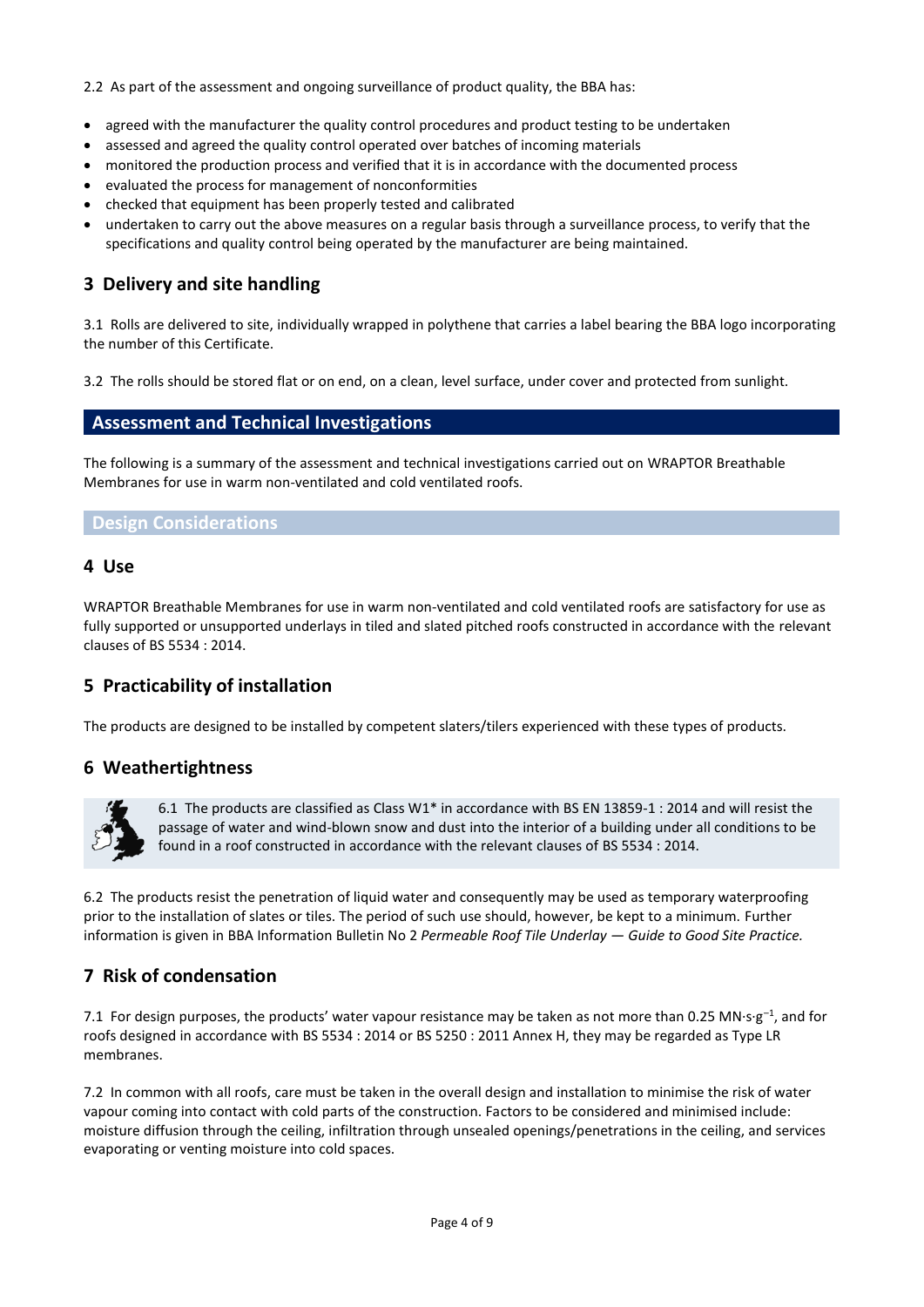7.3 The risk of condensation is highest in new-build construction during the first heating period, where there is high moisture loading owing to wet trades, such as in-situ cast concrete slabs or plaster. The risk of condensation diminishes as the building naturally dries out. See BBA Information Bulletin No 1 *Roof Tile Underlays in Cold Roofs during the Drying-out Period*.

#### **Horizontal ceiling and insulation (cold roof)**

7.4 Roofs designed and constructed in accordance with BS 5250 : 2011 will adequately limit the risk of interstitial condensation.

7.5 Alternatively, ridge or high level ventilation<sup>(1)</sup> equivalent to a continuous opening of 5 mm may be used. If this approach is adopted, users should refer to Product Sheet 2 of this Certificate, in particular the additional guidance relating to limiting the risk of interstitial condensation.

(1) The provision of high level ventilation, when using a LR underlay in cold pitched roofs, is a requirement under *NHBC Standards* 2019, Chapter 7.2.

#### **Inclined ceiling and insulation (warm roof)**

7.6 For roofs with an insulated inclined ceiling, ventilation above or below the underlay will not be required provided that the passage of moisture by diffusion and by convection is controlled, eg by a vapour control layer or a continuous envelope of insulation with a high vapour resistance. Ventilation may be required if specified by the tile manufacturer, or where the roof covering is airtight, as described in BS 5250 : 2011.

#### **Partially inclined ceiling and insulation (warm and cold roof)**

7.7 Where an insulated ceiling spans only part of the roofline, resulting cold roof spaces should be ventilated in accordance with BS 5250 : 2011, Annex H.

# **8 Wind loading**

8.1 Project design wind speeds for the roof in which the products are installed should be determined, and wind uplift forces calculated, in accordance with BS EN 1991-1-4 : 2005 and its UK National Annex.

#### **Unsupported**

8.2 The products are satisfactory for use in unsupported systems in the geographical Wind Zones given in Table 2, where a well-sealed ceiling, as defined in BS 9250 : 2007, Clause 3.7, is present and the roof has a ridge height of ≤15 m, a pitch between 12.5 and 75°, and a site altitude of ≤100 m, and where topography is not significant. For all other cases, the required uplift resistance should be determined using BS 5534 : 2014 and the Certificate holder's declared wind uplift resistances given in Table 3.

*Table 2 Zones of applicability of WRAPTOR Breathable Membranes according to BS 5534 : 2014, Clause A.8 with battened laps and taped laps* 

| Product                                      | $\leq$ 345 mm batten<br>gauge with | $\leq$ 250 mm batten<br>gauge with | $\leq$ 345 mm batten<br>gauge with | $\leq$ 250 mm batten gauge<br>with |
|----------------------------------------------|------------------------------------|------------------------------------|------------------------------------|------------------------------------|
|                                              | battened laps                      | battened laps                      | taped laps                         | taped laps                         |
| <b>WRAPTOR 100</b>                           | unclassified                       | Zones 1 to 2                       | Zones 1 to 2                       | Zones 1 to 5                       |
| <b>WRAPTOR 120</b>                           | unclassified                       | Zones 1 to 3                       | Zones 1 to 3                       | Zones 1 to 5                       |
| <b>WRAPTOR 140</b>                           | unclassified                       | Zones 1 to 3                       | Zones 1 to 4                       | Zones 1 to 5                       |
|                                              |                                    |                                    |                                    |                                    |
| Table 3 Declared wind uplift resistance (Pa) |                                    |                                    |                                    |                                    |
|                                              | $\leq$ 345 mm batten               | $\leq$ 250 mm batten               | $\leq$ 345 mm batten               | $\leq$ 250 mm batten gauge         |
| Product                                      | gauge with battened                | gauge with                         | gauge with                         | with                               |
|                                              | $\text{lang}^{(1)}$                | battened laps <sup>(1)(2)</sup>    | taped $\text{lang}^{(1)}$          | taped $\text{lang}(1)(2)$          |
| WRAPTOR 100                                  | 409                                | 1080                               | 985                                | 2177                               |
| <b>WRAPTOR 120</b>                           | 466                                | 1166                               | 1313                               | 2263                               |
| <b>WRAPTOR 140</b>                           | 529                                | 1301                               | 1482                               | 2651                               |

(1) Mean of test results.

(2) Underlays with a wind uplift resistance at a 250 mm batten gauge that satisfy the minimum design wind pressure of 820 Pa for Zone 1 are deemed to satisfy the requirements for use at 100 mm batten gauge in all Wind Zones.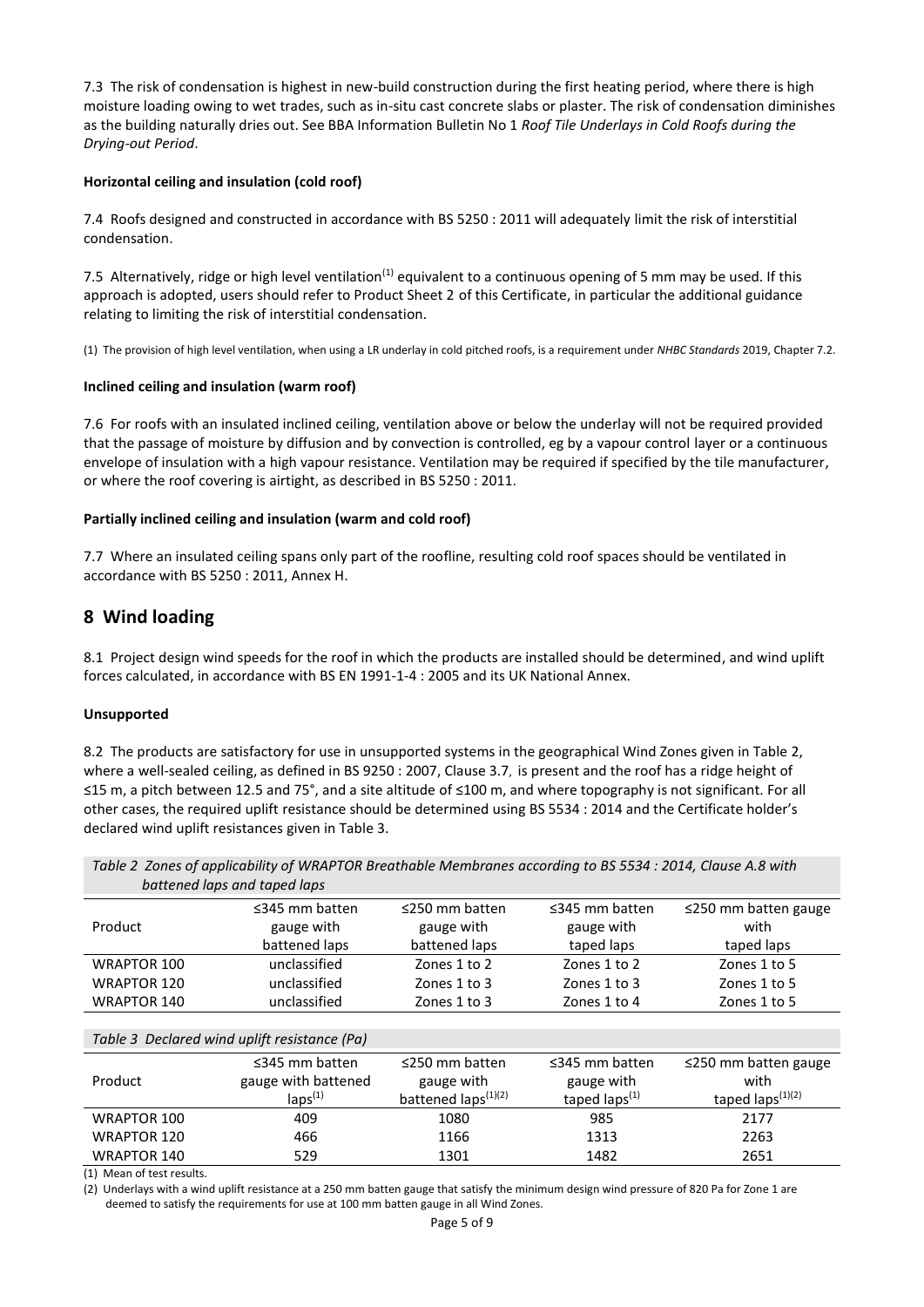#### **Supported**

8.3 The products, when fully supported, have adequate resistance to wind uplift forces.

8.4 The products may be used at any batten gauge in all Wind Zones when laid over nominally airtight timber sheathing, for example OSB, plywood, chipboard and insulation for warm-roof design. They may also be used in applications where slates are nailed directly onto sarking boards.

8.5 Timber sarking, such as square-edged butt jointed planks, are not considered to be airtight and the underlay is treated as unsupported.

# **9 Strength**

The products will resist the normal loads associated with installation of the roof.

# **10 Properties in relation to fire**

10.1 The products are classified as Class  $E^{*(1)}$  in accordance with BS EN 13501-1 : 2007.

(1) Report reference PB 5.1/08-004/3, conducted by MFPA Leipzig GmbH. Reports available from the Certificate holder upon request.

10.2 When the products are used unsupported, there is a risk that fire can spread if the materials are accidently ignited during maintenance works, eg by a roofer's or plumber's torch. As with all types of underlay, care should be taken during building and maintenance to avoid material being ignited.

10.3 When the products are used in a fully supported situation, the reaction to fire will be primarily determined by the support.

### **11 Maintenance**

As the products are confined within the roof system and have suitable durability (see section 12), maintenance is not required. However, any damage occurring before enclosure must be repaired (see section 16).

# **12 Durability**



The products will be virtually unaffected by the normal conditions found in a roof space and will have a life comparable to that of traditional roof tile underlays, provided they are not exposed to sunlight for long periods (see section 14.5). Advice regarding exposure can be obtained from the Certificate holder.

# **13 Reuse and recyclability**

The products contain polypropylene, which can be recycled.

### **Installation**

# **14 General**

14.1 WRAPTOR Breathable Membranes for use in warm non-ventilated and cold ventilated roofs must be installed and fixed in accordance with the Certificate holder's instructions, the provisions of this Certificate and the relevant recommendations of BS 5534 : 2014, BS 8000-0 : 2014 and BS 8000-6 : 2013. Installation can be carried out under all conditions normal to roofing work.

14.2 The products are installed with the coloured or printed side uppermost and lapped to shed water out and down the slope.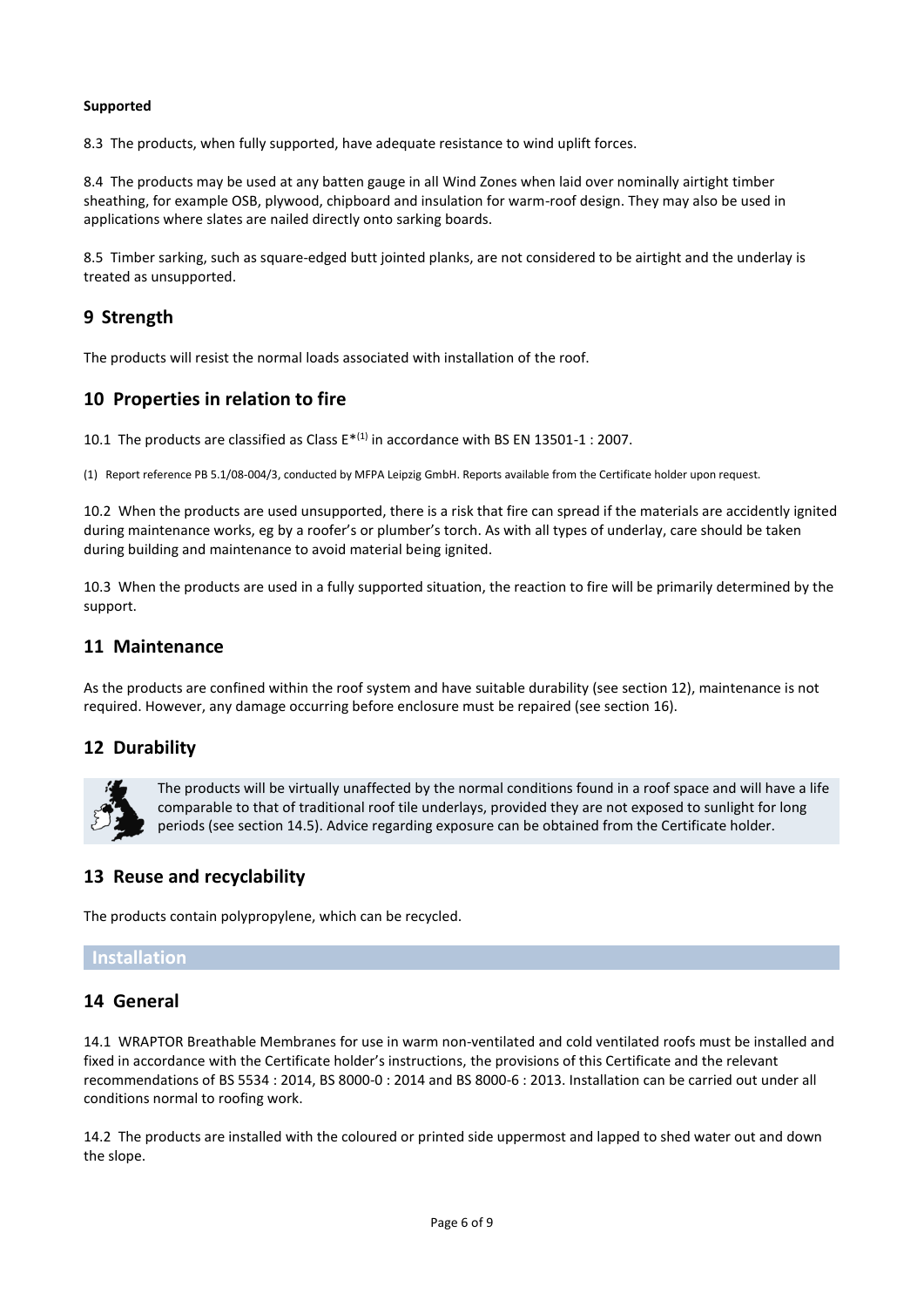14.3 The products have a high coefficient of friction, either wet or dry, giving a slip-resistant surface for increased safety during the installation of the tiles and slates.

14.4 Overlaps must be provided with the minimum dimensions given in Table 4. The Certificate holder's advice must be sought when using tapes for sealing overlaps.

| Table 4 Minimum overlaps |                                        |                 |                    |
|--------------------------|----------------------------------------|-----------------|--------------------|
|                          | Horizontal laps (mm) untaped and taped |                 |                    |
| roof pitch (°)           | Not fully supported                    | Fully supported | Vertical laps (mm) |
| 2.5 < 15                 | 225                                    | 150             | 100                |
| 15                       | 150                                    | 100             | 100                |

14.5 Where possible, eaves guards should be used to protect the products from sunlight and direct water into the gutter.

# **15 Procedure**

#### **Unsupported**

15.1 The products, when installed as an unsupported system, are fixed in the traditional method for roof tile underlays, ie draped between the rafters.

#### **Fully supported**

15.2 The products may be used over sarking boards of softwood, C4 grade chipboard, water-resistant grade plywood or water-resistant grade OSB, and with either continuous insulation or insulation placed between the rafters.

15.3 The products are secured to the support with counterbattens at least 12 mm thick, to create an air space between the products and the tiles for drainage and vapour dispersal. Where the roof covering is airtight, as described in BS 5250 : 2011, the counterbattens should be a minimum of 25 mm deep to provide batten space ventilation. The counterbattens are fixed with corrosion-resistant staples or galvanized clout nails as appropriate. Tiling battens are secured to the counterbattens and rafters with appropriate fixings.

15.4 Care must be taken to minimise the risk of interstitial condensation as described in section 7.5, particularly for timber sarking which may be below the dew-point for extended periods during winter months.

# **16 Repair**

Damage to the products can be repaired prior to the installation of slates or tiles by patching and sealing the damaged areas. Care must be taken to ensure that the watertightness of the roof is maintained.

# **17 Finishing**

17.1 Detailing of abutments, verges and hips must be in accordance with the Certificate holder's instructions.

17.2 Tiling and slating must be carried out in accordance with the relevant clauses of BS 5534 : 2014, BS 8000-0 : 2014, BS 8000-6 : 2013 and the Certificate holder's instructions, especially when using tightly jointed slates or tiles.

### **Technical Investigations**

### **18 Tests**

18.1 An assessment was made of data to BS EN 13859-1 : 2014 in relation to:

- dimensions
- mass per unit area
- tensile strength and elongation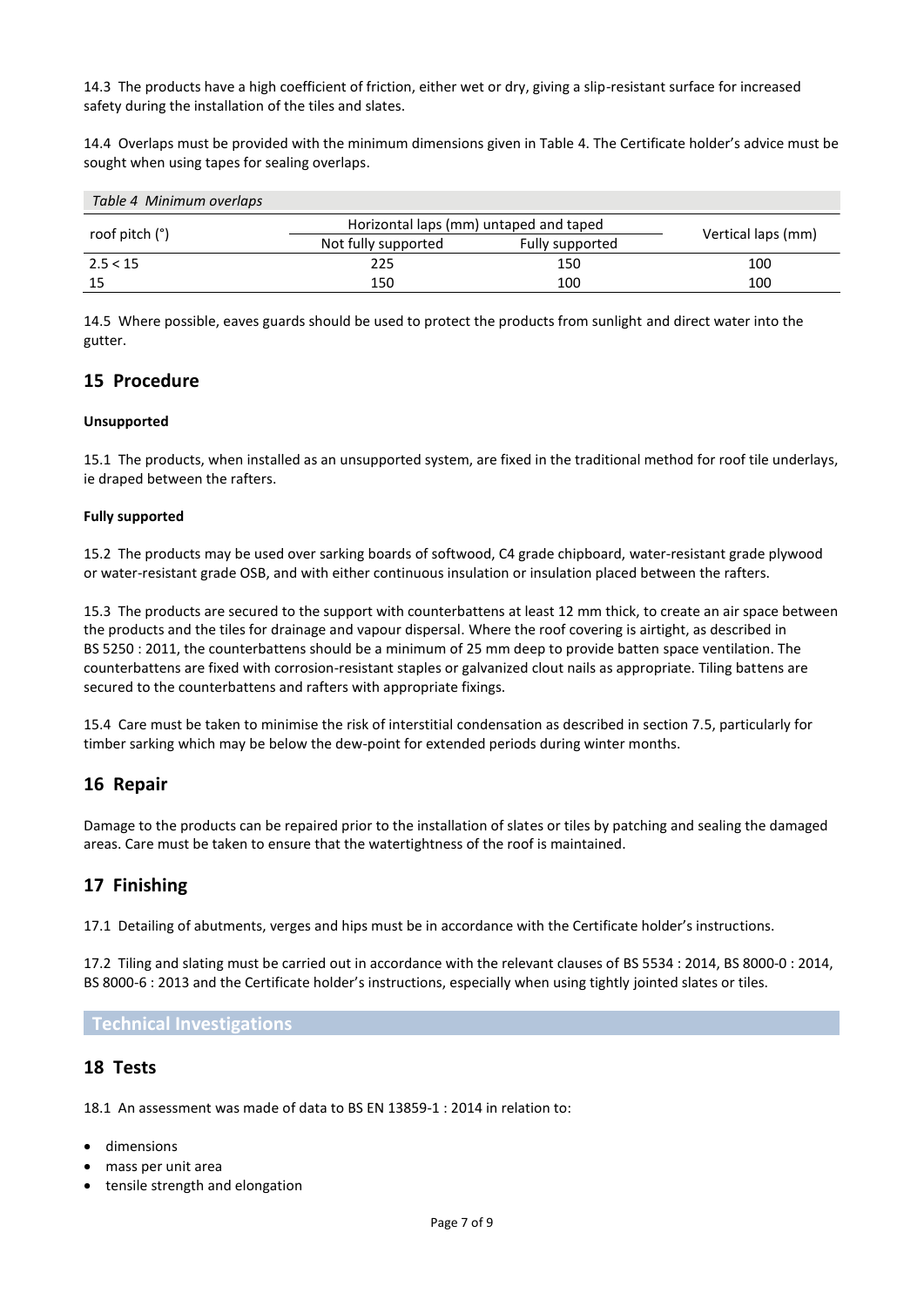- resistance to tear
- dimensional stability
- resistance to water penetration
- resistance to artificial ageing
- water vapour transmission
- resistance to air penetration
- reaction to fire.

18.2 Tests were carried out to determine:

- slip resistance
- resistance to streaming water
- Mullen burst strength
- resistance to wind loads

in order to assess:

- safety during installation
- performance under typical service conditions
- robustness during installation
- properties when installed.

# **19 Investigations**

19.1 The manufacturing process was evaluated, including the methods adopted for quality control, and details were obtained of the quality and composition of the materials used.

19.2 The condensation risk in warm roof constructions incorporating the products, and specifically those containing sarking boards, was examined.

# **Bibliography**

BS 5250 : 2011 + A1 : 2016 *Code of practice for control of condensation in buildings*

BS 5534 : 2014 + A2 : 2018 *Slating and tiling for pitched roofs and vertical cladding — Code of practice*

BS 8000-0 : 2014 *Workmanship on construction sites – Introduction and general principles* BS 8000-6 : 2013 *Workmanship on building sites — Code of practice for slating and tiling of roofs and claddings*

BS 9250 : 2007 *Code of practice for design of the airtightness of ceilings in pitched roofs.*

BS EN 1991-1-4 : 2005 + A1 : 2010 *Eurocode 1 : Actions on structures — General actions — Wind actions* NA to BS EN 1991-1-4 : 2005 + A1 : 2010 UK National Annex to *Eurocode 1 : Actions on structures — General actions — Wind actions*

BS EN 13501-1 : 2007 + A1 : 2009 *Fire classification of construction products and building elements — Classification using test data from reaction to fire tests*

BS EN 13859-1 : 2014 *Flexible sheets for waterproofing — Definitions and characteristics of underlays — Underlays for discontinuous roofing*